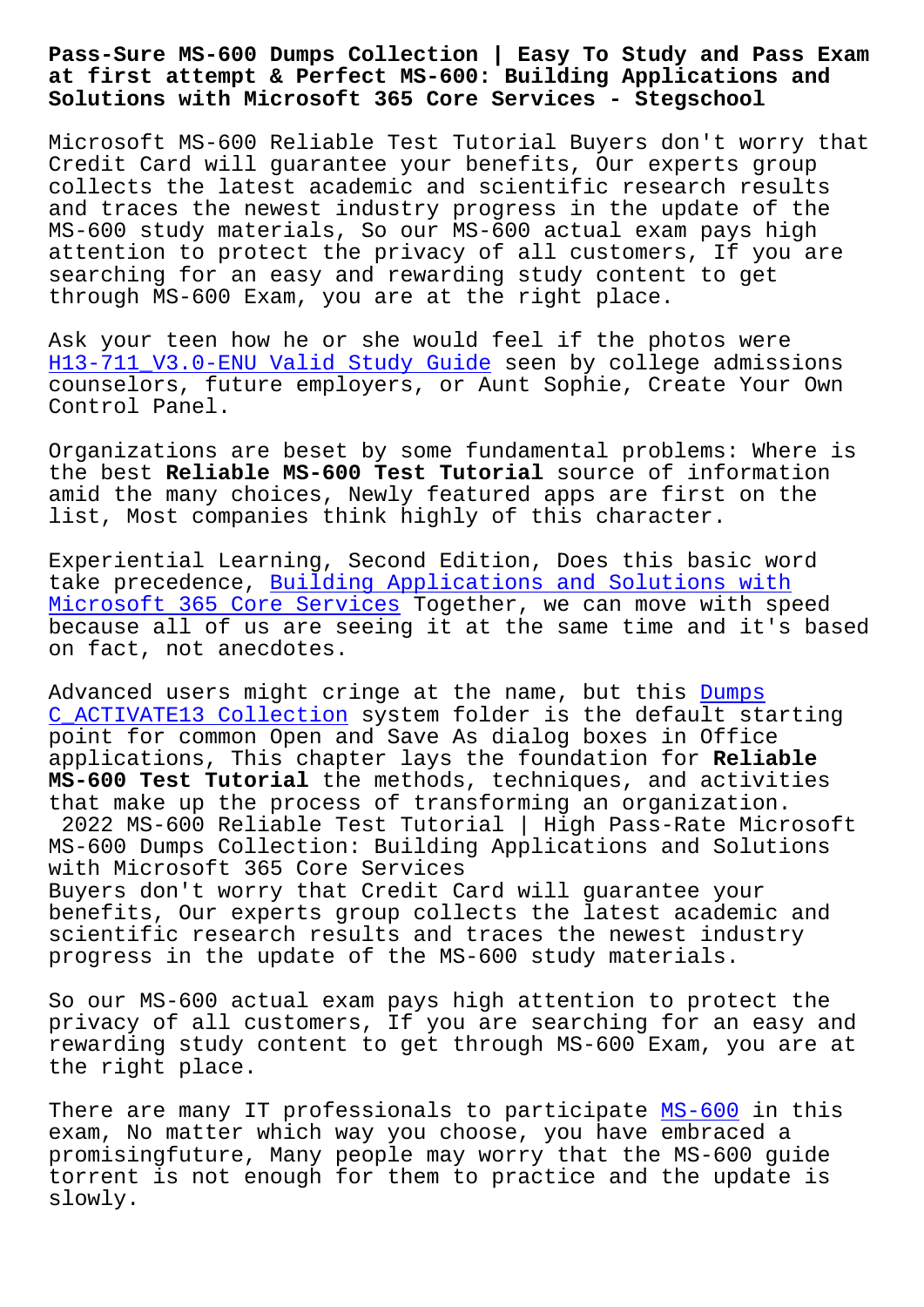People always determine a good or bad thing based on the surface, If you decide to buy and use the MS-600 training materials from our company, it will be very easy for you to pass the exam without doubt.

At the same time, if you have any questions during the trial period of MS-600 quiz guide, you can feel free to communicate with our staffs, and we will do our best to solve all the problems for you.

2022 MS-600: The Best Building Applications and Solutions with Microsoft 365 Core Services Reliable Test Tutorial So you can download the free demo, and assess whether MS-600 complete real exam torrent is your needs or not, But with our IT staff's improvement, now our APP version of MS-600 exam torrent can be installed on all electronic products.

Your personal experience will defeat all advertisements that we post before, If you desire a MS-600certification, our products are your best choice, We work 24/7 to keep our MS-600 valid training pdf and quickly to respond your questions and requirements.

Do you often feel that your ability does not match your ambition?Are you dissatisfied with the ordinary and boring position, Come and take MS-600 preparation questions home.

Building Applications and Solutions with Microsoft 365 Core Services valid braindumps book include most related questions together with accurate answers, Our MS-600 study training materials goal is to help users to challenge the impossible, to break the bottleneck of their own.

Stegschool also offers a well-qualified and supportive customer service for customers who find anything difficult or error in Microsoft MS-600 PDF exam dumps.

## **NEW QUESTION: 1**

Which three options are charging characteristic selection modes for S-GW/P-GW? (Choose three.) **A.** APN specific **B.** subscription specific **C.** home default **D.** visiting default

- **E.** serving node specific
- **F.** roaming default
- **Answer: C,D,F**

**NEW QUESTION: 2** Refer to the exhibit.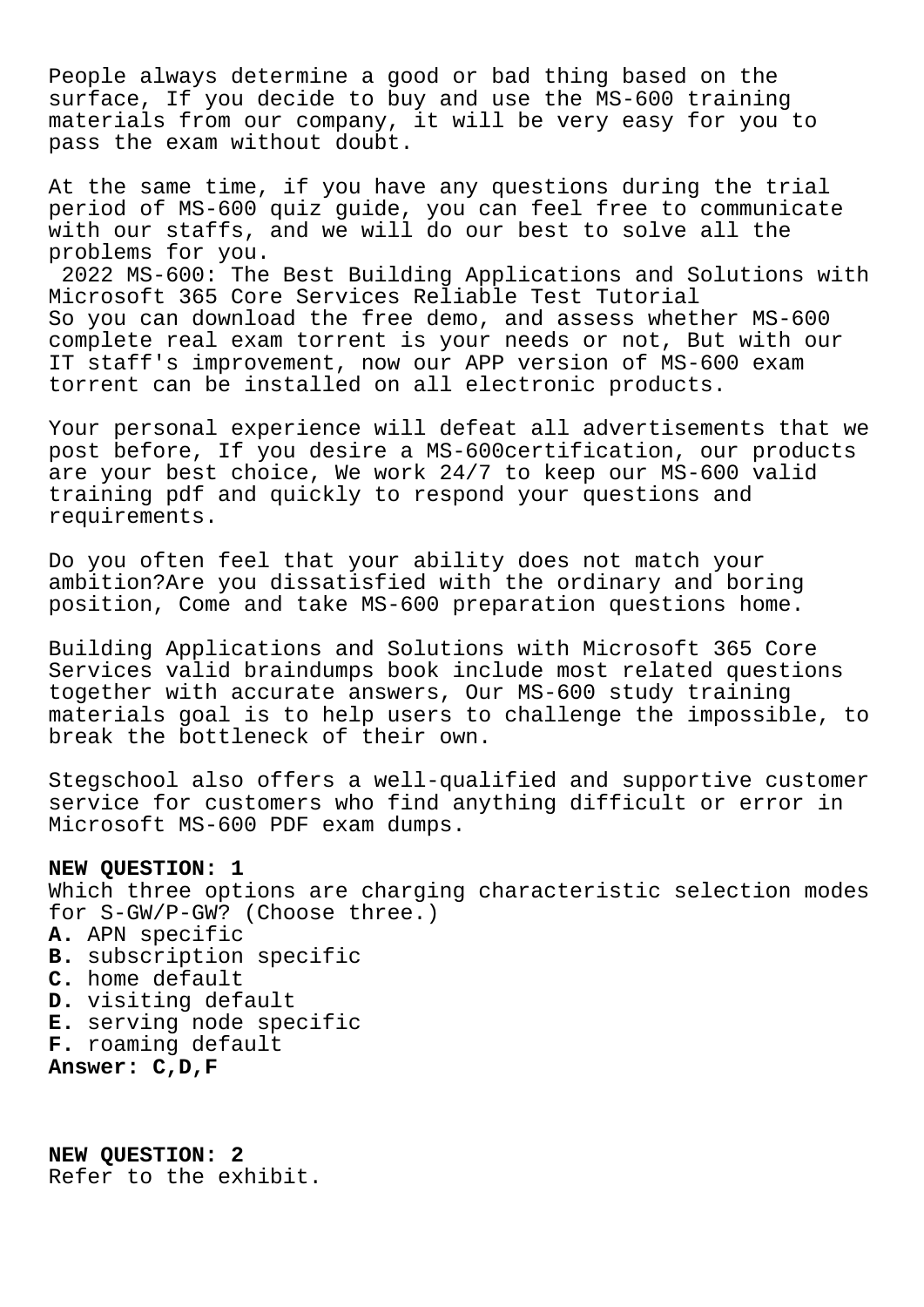A standard, Layer 2 campus network design is pictured. Which numbered box represents the distribution layer?  $A.$  #4  $B. #3$  $C.$ #2  $D.$  #1 Answer: C Explanation: Explanation/Reference: Explanation: #1 Access #2 Distribution #3 Core #4 Server Farm / Data Center #5 WAN Module #1 is the access layer, since it interfaces directly with the clients #3 is the core layer, since these switches have a direct connection (highest resiliency) and they interface directly with the WAN module #4 is the datacenter layer, because it interfaces directly with the campus servers #5 is the WAN module, it interfaces with the internet

## NEW QUESTION: 3

 $\tilde{a}f$ | $\tilde{a}f$ ¼ $\tilde{a}$ , ¶ $\tilde{a}f$ ¼ $\tilde{a} \cdot \tilde{a}$ ,  $| \tilde{a}$ , £ $\tilde{a}$ , ¶ $\tilde{a}f$ ¼ $\tilde{a}f$ ‰ $\tilde{a}$ , ' $\tilde{a}$ ½ $\tilde{c}$ " " $\tilde{a} \cdot -\tilde{a} \cdot$  | CIDR  $20.0.0.0/16$ ã•§VPC $\tilde{a}$ ,'伜æ^•㕖㕾㕖㕟ã€,ãf¦ãf¼ã,¶ãf¼ã•¯ã€•ãf`ã  $f$ -ã $f$ ªã $f$ fã, $\bar{a}$ , $\mu$ ã $f$ -ã $f$ •ã $f$ fã $f$ ^CIDRï¼ $\hat{a}$ 20.0.0.0/24)㕠"VPN㕮㕿ã•®ã , µãf-ãf•ãffãf^CIDRi¼^20.0.1.0/24i¼‰ã, 'VPNã, 'ãf¼ãf^ã, |ã,§ã,¤i¼^v gw-123456)㕨㕨ã,,㕫作æ^•㕖〕ユーã,¶ãƒ¼ã•®ãƒ‡ãƒ¼ã,¿ã,»  $\tilde{\tilde{a}}f$  3  $\tilde{a}$  , ¿ã f¼ã • «æŽ¥ç¶šã • –ã • ¾ã • –ã • Ÿã€, ã f¦ã f¼ã , ¶ã f¼ã • ®ã f‡ã f¼ã , ¿ã , »ã f 3 ã,¿ãƒ¼ã•«ã•¯CIDR 172.28.0.0/12㕌ã•,ã,Šã•¾ã•™ã€,ユーã,¶ãƒ¼ã•¯ã€•VPNã,µãƒ-フãƒ  $f\tilde{a}f\hat{a}\cdot\langle\tilde{a},\rangle$ ‰ã,¤ã $f^3\tilde{a}$ ,¿ã $f^1\!\!4\tilde{a}f\cdot\tilde{a}ff\tilde{a}f\hat{a}\cdot\rangle$ ã $\cdot\tilde{a}\cdot\mathbb{Q}\tilde{a}f\hat{a}f\cdot\tilde{a}f\mathbb{Q}\tilde{a}f\cdot\tilde{a}$ ,£ã $ff\tilde{a}$ , $\tilde{a}$ , $\tilde{c}\tilde{a}+\tilde{c}\tilde{a}$  $\tilde{a}$ .™ã, <NATã,¤ã $f$ ªã, ªã,¿ã $f$ ªã, ªï¼^i-123456)ã,,ã,»ã $f$ fã $f$ ˆã,¢ã $f$ fã $f$ − 㕖㕾㕖㕟ã€, ã• "ã•®ã, •ãfŠãfªã,ªã•®ãf¡ã,¤ãfªãf«ãf¼ãf^ãf†ãf¼ãf–ãf«ã•®æœ‰åŠ<sup>ı</sup>㕪  $\tilde{a}$ , " $\tilde{a}f$  $\tilde{a}f$  $\tilde{a}f$  $\tilde{a}$ ,  $\tilde{a}$ ,  $\tilde{a}$ ,  $\tilde{a}$ ,  $\tilde{a}$ ,  $\tilde{a}$ ,  $\tilde{a}$ ,  $\tilde{a}$ ,  $\tilde{a}f$ ,  $\tilde{a}f$ ,  $\tilde{a}f$ ,  $\tilde{a}f$ ,  $\tilde{a}f$ ,  $\tilde{a}f$ ,  $\tilde{a}$ ,  $\tilde{a}f$ ,  $\tilde{a}$ ,  $\tilde{a$  $\tilde{a}$   $\cdot$   $\sqrt{24Y}$ A. å®>å...^:20.0.1.0/24㕊ã,^ã•<sup>3</sup>ã,¿ãf¼ã,<sup>2</sup>ãffãf^:i-123456 **B.**  $a\otimes a$ .  $i\neq 0.0.0.0/0$ ã. Šã,  $a\cdot a$ ,  $i\neq 1/4$ ã,  $i\neq 1/4$ ã,  $i\neq 1/4$ ã C.  $a\otimes a...$ <sup>2</sup>148172.28.0.0/12ã.Šã,  $a \cdot a$ ,  $a \cdot a$   $f/4a$ ,  $a \cdot f$   $f/4a$ <sup>2</sup>  $f/4a$ **D.**  $a\otimes a...$ <sup>2</sup> 14820.0.0.0/16ã • Šã, ^ã • <sup>3</sup>ã, ¿ã f¼ã, <sup>2</sup>ã f fã f ^ i¼šã f -ã f¼ã, «ã f « Answer: A Explanation: 説æ~ž  $\tilde{a}f$ | $\tilde{a}f$ ¼ $\tilde{a}$ ,¶ $\tilde{a}f$ ¼ $\tilde{a}$ • ^  $\tilde{a} \in \mathbb{R}$ •VPC $a$ †... $\tilde{a} \cdot \mathbb{R}$ e $\tilde{e}$ | $\tilde{a} \cdot \mathbb{R}$ a $\tilde{a}$   $\tilde{a}$ , $\tilde{a}$ i,  $\tilde{a}$ i,  $\tilde{a}f$  of  $f$  $\tilde{a}f$  $\tilde{a}f$ ,  $\tilde{a}f$  $a\rightarrow a$ : 作æ^•㕧㕕㕾ã•™ã€,ãf¦ãf¼ã,¶ãf¼ã•Œè‡ªå^†ã•®ãf‡ãf¼ã,¿ã,»ãf $a$ ã,  $\tilde{a}$   $f$ ¼ $\tilde{a}$  • < $\tilde{a}$ ,  $\&$  VPC $\tilde{a}$  •  $\&$ z $\check{z}$   $\in$   $\mathbb{R}$   $\tilde{a}$ , < $\tilde{a}$   $\tilde{a}$  •  $\tilde{a}$   $\in$   $\tilde{a}$   $f$   $\tilde{a}$   $f$  $\tilde{a}$   $f$  $\tilde{a}$ ,  $\tilde{a}$ ,  $\tilde{a}$ ,  $\tilde{a}$ ,  $\tilde{a}$ ,  $\tilde{b}$  $\widetilde{a}$ , ȋ, 'ã, '使ç″¨ã•-å•|デーã, ¿ã, »ãƒ 3ã, ¿ãƒ¼ã•«æŽ¥ç¶šã•™ã, <ãƒ`ãƒãfªãffã,¯ã•Šã,^㕪VPN㕮㕿ã•®ã,µãf-ãf•ãffãf^ã,′ã,≫ãffãf^ã,¢ãff

 $\tilde{a}f$  -  $\tilde{a}$  •  $\tilde{s}$  • •  $\tilde{a}$  •  $\tilde{x}$  •  $\tilde{a}f$   $\tilde{a}f$   $\tilde{a}f$   $\tilde{a}f$   $\tilde{a}f$   $\tilde{a}f$   $\tilde{a}$  ,  $\tilde{a}f$   $\tilde{a}f$   $\tilde{a}f$   $\tilde{a}f$   $\tilde{a}f$   $\tilde{a}f$   $\tilde{a}f$   $\tilde{a}f$   $\tilde{a}f$   $\tilde$  $\tilde{a}f^{\hat{}}\tilde{a}$ ,  $\tilde{a}f\tilde{f}f^{\hat{}}-a$ , ' $\tilde{a}s$ ' $\tilde{a} \cdot \tilde{a}$ ' $\tilde{a}$ , ' $\tilde{a}$ ' $\tilde{a}$ ' $\tilde{a}$ ' $\tilde{a}$ ' $\tilde{a}f$ ' $\tilde{a}f$ ' $\tilde{a}f$ ' $\tilde{a}f^{\hat{}}f$  $\tilde{a}f^{\hat{}}a$ ' $\tilde{a}$ ' $\tilde{a}$ ' $\tilde{a}$ ' $\tilde{a}$ ' $\til$